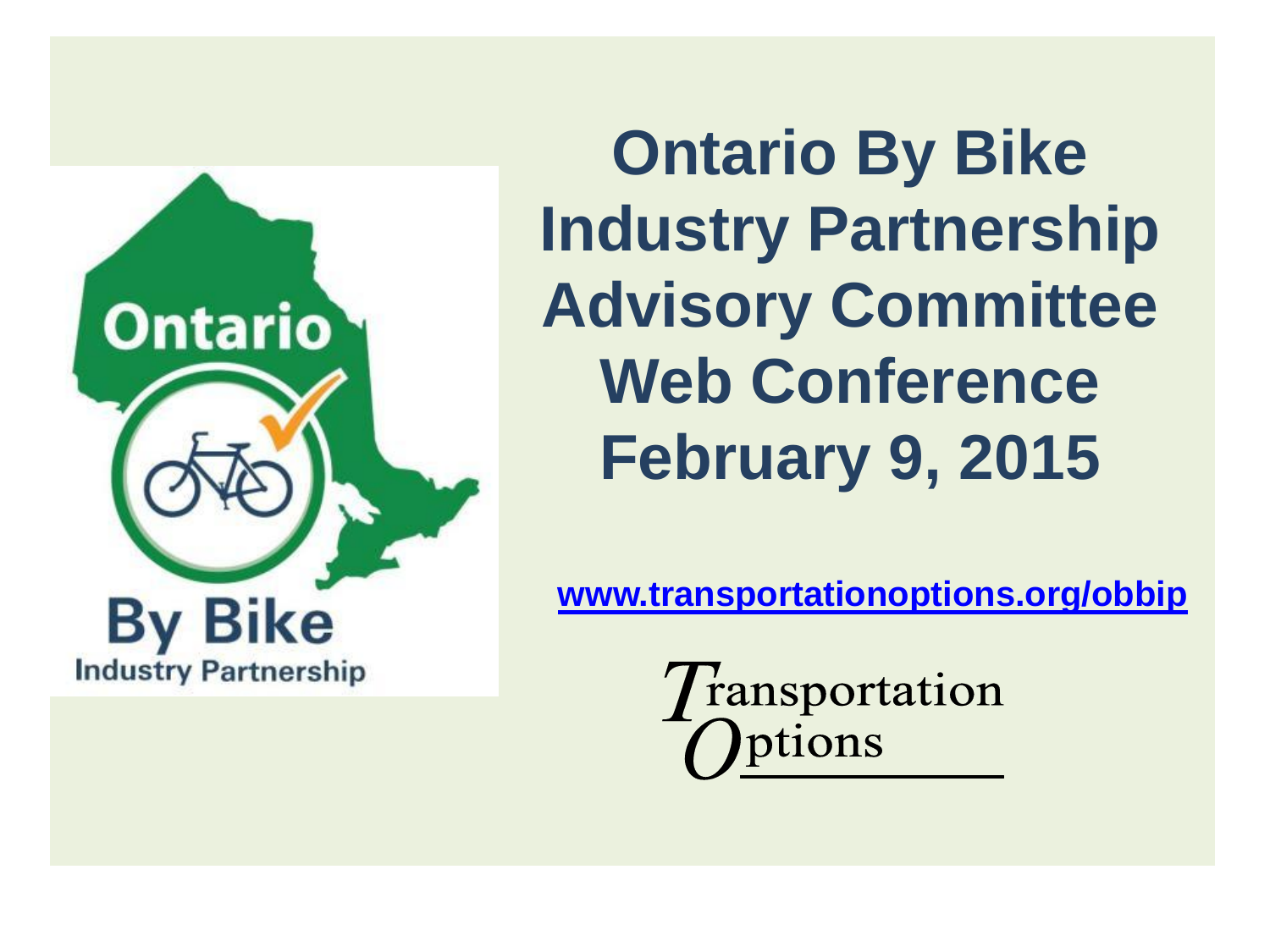## **Web Conference Agenda:**

## **1. Welcome and Introductions**

## **2. Ontario By Bike and OBBIP Update**

• Industry Partnership - Summary of consultations and new Advisory Committee participation guidelines

• New research - Ontario Cycle Tourism Sector Report, Cycling Event Study, Ryerson Survey

• 2015 program and marketing, publication and events

## **3. Regional and Organization Updates**

• Advisory Committee participants' program and projects roundtable

## **4. Other Business / OBBIP Meeting Summary**

• Next web conference



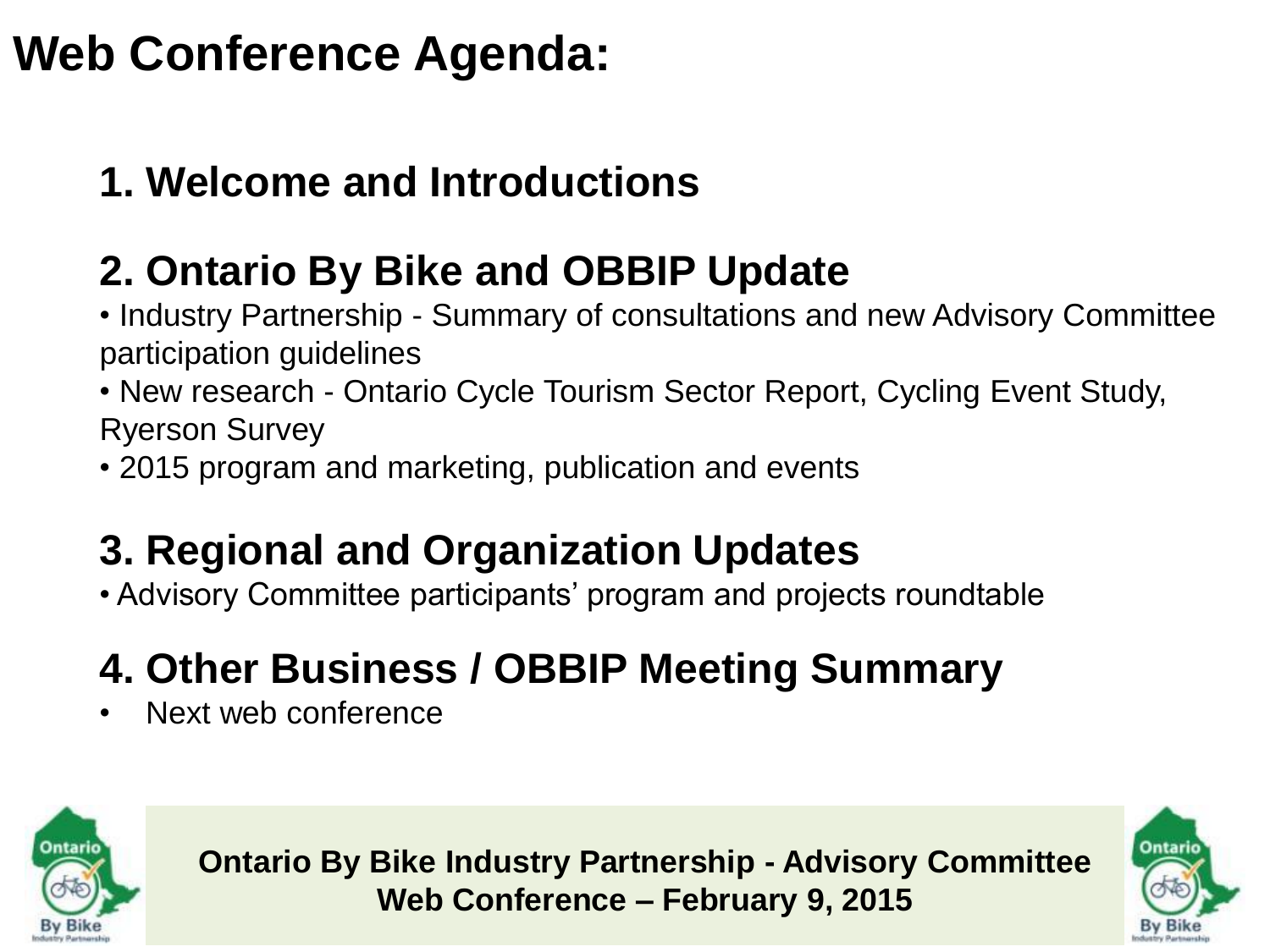## **Welcome and Introductions** OBBIP Advisory Committee

Essex County – John Scott (RTO1) Norfolk County – Various Contacts (RTO1) Venture Niagara – Sue Morin (RTO2) City of Hamilton - Daryl Bender (RTO3) Huron - Con Melady (RTO4) Waterloo/Cambridge - Don Pavey (RTO4) City of Toronto - Christina Bouchard (RTO5) Region of Peel - Wayne Chan, Erika Duque (RTO6) Hills of Headwaters Tourism Association – Michele Harris (RTO6) Durham Region – Kerri King (RTO6) Cycle Simcoe – Brendan Matheson (RTO7) Northumberland County – Cori Arthur (RTO8) Brockville Cycles - Alan Medcalf (RTO9) Ottawa Tourism - Megan Peckford (RTO10) Haliburton HKPR Heath Unit – Sue Shikaze , Barry Martin (RTO11) Riding in Mississippi Mills (RIMM) – Jeff Mills (RTO11) Muskoka / Huntsville – Vacant (RTO12)

Discovery Routes Trails Organization - Jennifer McCourt (RTO13a) Manitoulin Island Cycling Advocacy (MICA) – Maja Mielonen (RTO13a) Lake Huron North Shore Cycling Route & Velorution – Michael Wozny (RTO13b) Thunder Bay – Vacant (RTO13c)

**Cross Provincial** Bike On Tours – Harold Pulver IMBA – Igor Hoogendoorn Share the Road Cycling Coalition – Jamie Stuckless Waterfront Regeneration Trust – Marlaine Koheler Ontario Trails - Patrick Conner

**Periodic / Special Advisor** Ministry of Transportation - Michael Canzi OTMPC - Steve Bruno

Louisa Mursell, Executive Director, Transportation Options Michael McCreesh, Project Coordinator, Transportation Options / Ontario By Bike Transportation Options Board of Directors Representative

Contact list made available and shared with Committee only



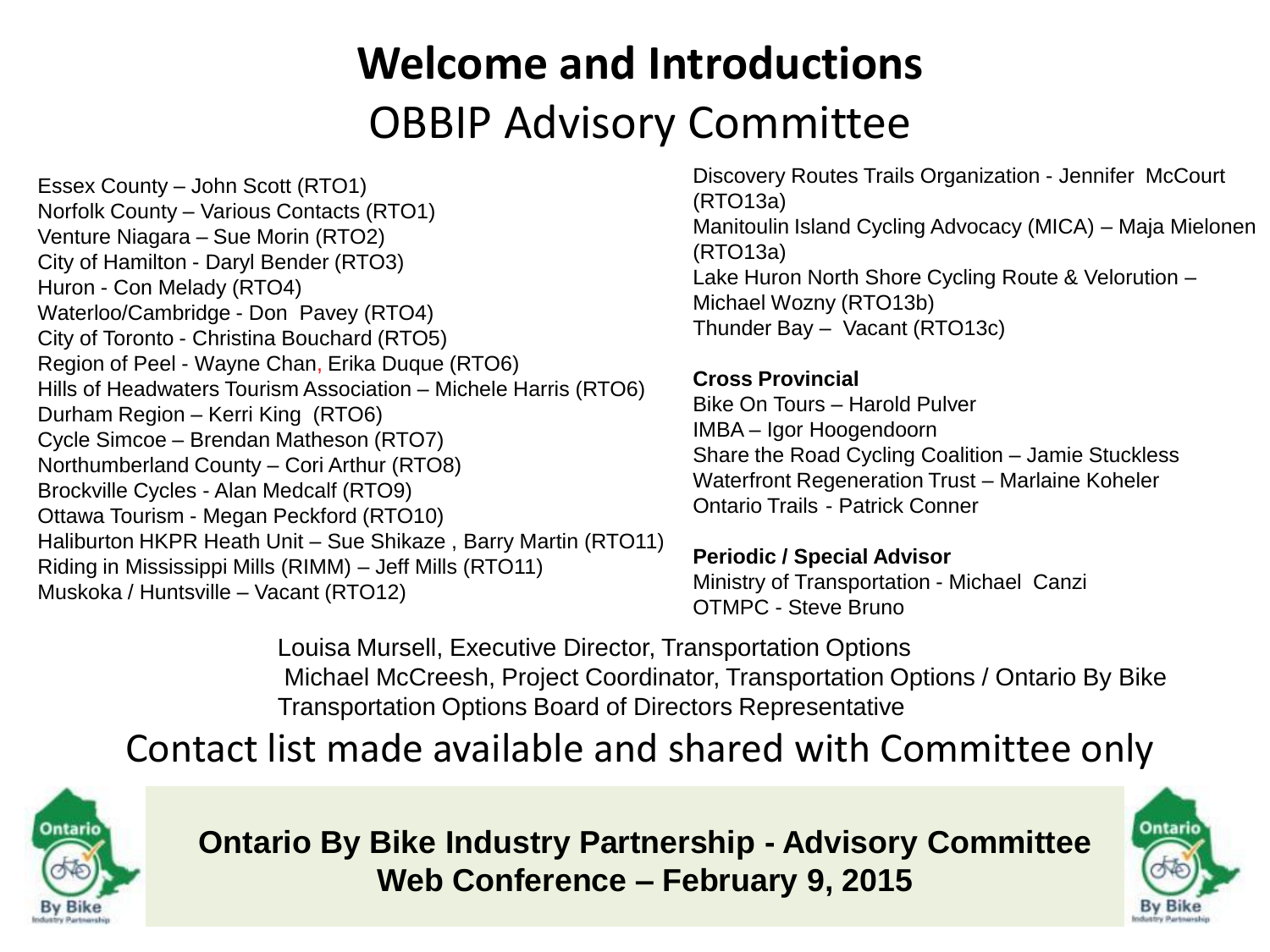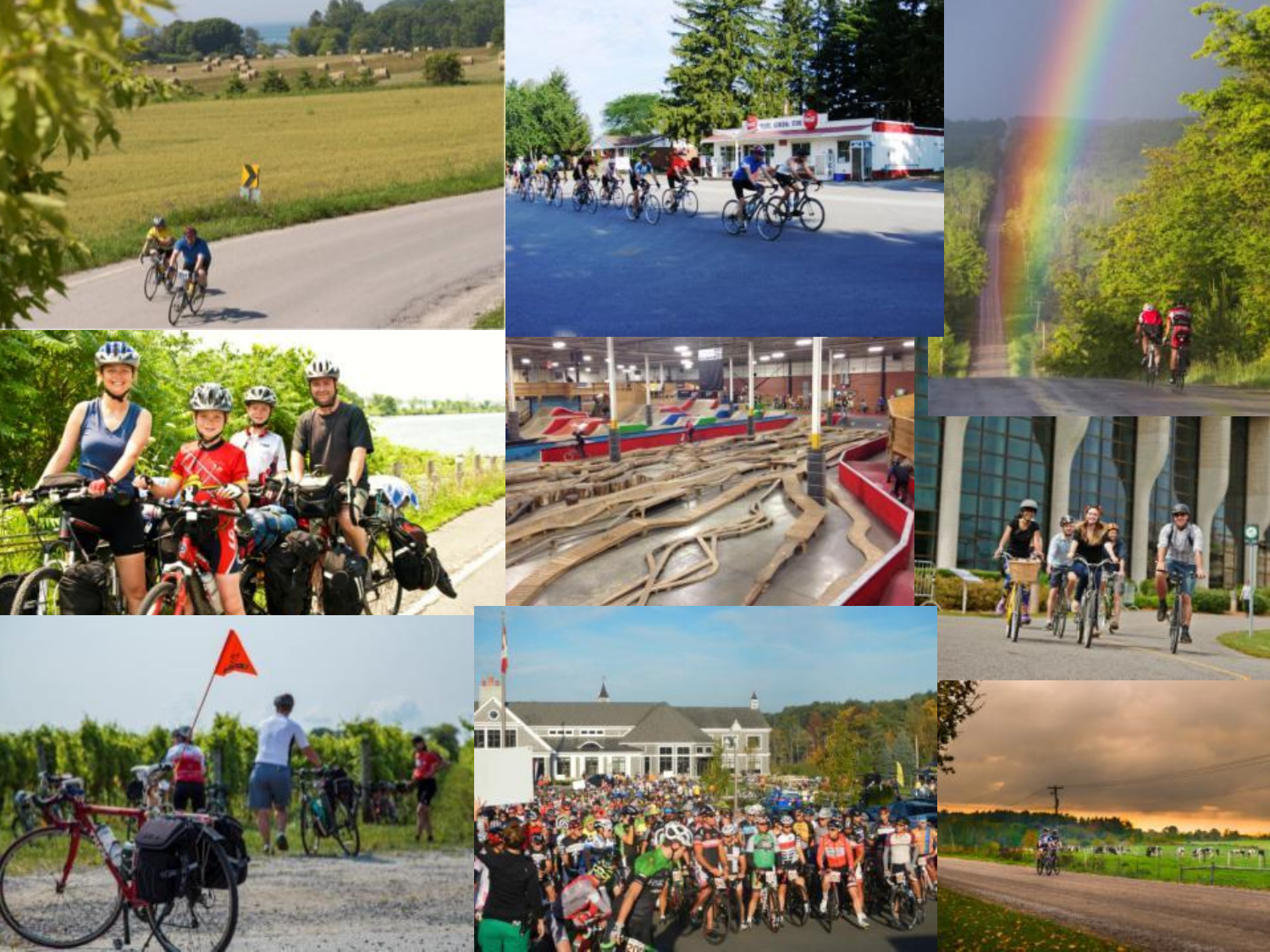# **Ontario By Bike Industry Partnership**

#### **Advisory Committee Governance Structure Updates**

- Aiming to more clearly define the OBBIP and associated committee
- Minimal updates to objectives and activities, from those set in 2010
- Updates based on recent stakeholder consultations in which18 Advisory Committee contacts participated. Additional activities suggested:
	- Advocate for additional investment and play a part in government relations
	- $\triangleright$  Initiate and commission research and market studies
- Contains info on structure, roles, responsibilities, guidelines
- Useful for new participants
- Additions include info on attendance, sharing role, contribution and dissemination of information at meetings and in lieu of attending meetings

#### Document available at: [www.transportationoptions.org/obbip](http://www.transportationoptions.org/obbip)



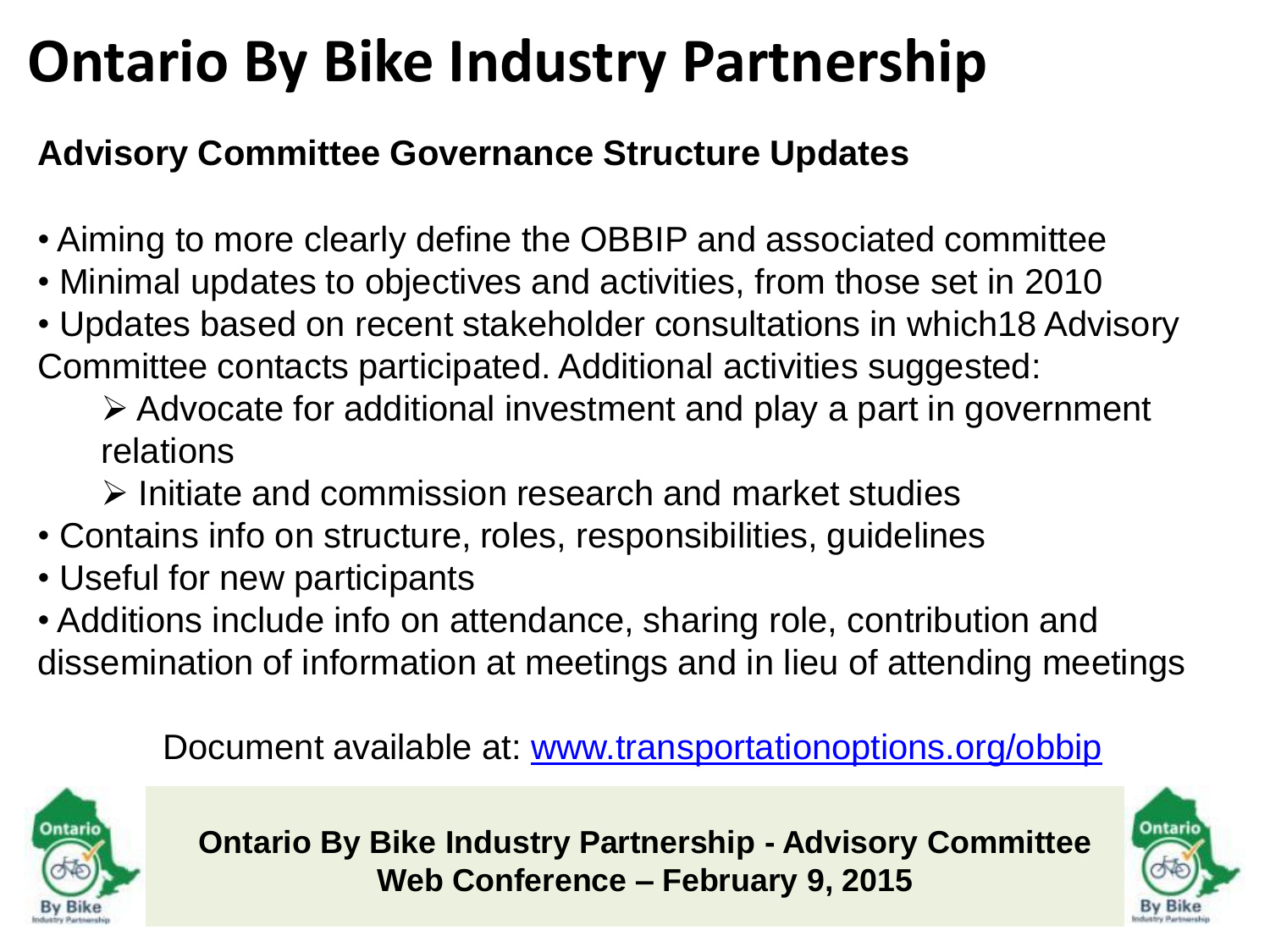# **Ontario Cycle Tourism Sector Report Overview**

- Publish date mid February 2015
- Will be made available directly by notification to OBBIP AC and also public on-line. To be posted at: [www.transportationoptions.org/research](http://www.transportationoptions.org/research)
- 35+ documented sources of information, plus businesses and partners
- New primary research by Transportation Options, RMCG, Ryerson
- 8 sections highlighting activity related to cycle tourism sector in Ontario
	- 1. Ontario Cycle Tourists
	- 2. Marketing & Communications
	- 3. Cycle Tourism Impact on Businesses
	- 4. Bike Retail & Accessory Sales
	- 5. Ontario Cycling Events
	- 6. Bike Transportation
	- 7. Bike Share Program
	- 8. Cycling Infrastructure & Facilities





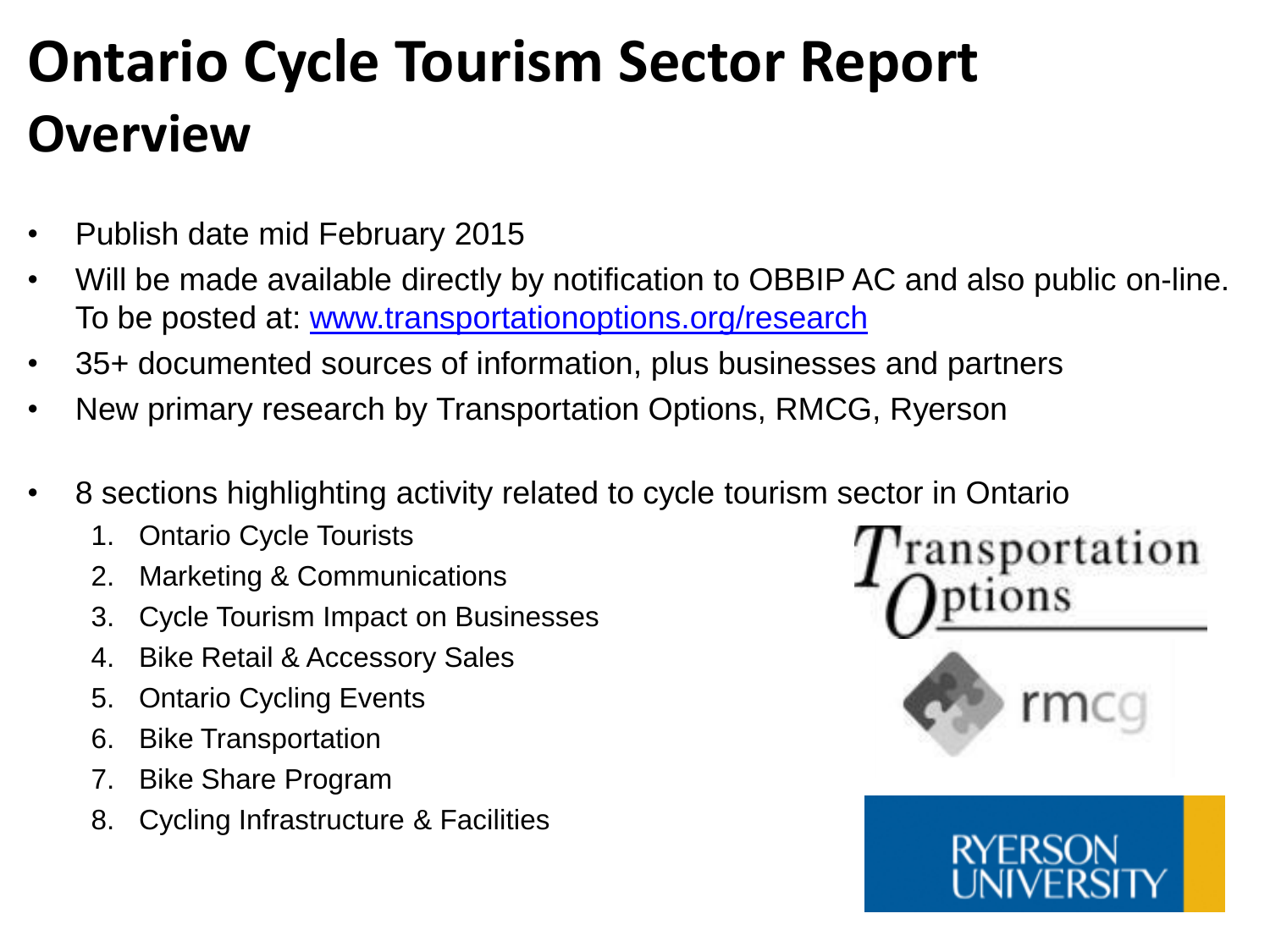#### **1. Ontario Cycle Tourists**

- Demographics Details plus the most frequent Ontario cycle tourist: aged 45-64, male, high household income
- Ride and travel preferences Experienced cyclists take multiple annual bike trips in Ontario and are frequent event participants. Self guided tours are most popular.
	- *69% of cyclists have taken overnight or day trips in Ontario within the past two years.*
- Other activities cyclists enjoy & An Outside Opinion: Cyclists from Quebec
	- *97% were either very or somewhat interested in taking an overnight trip to Ontario involving cycling in the next two years.*



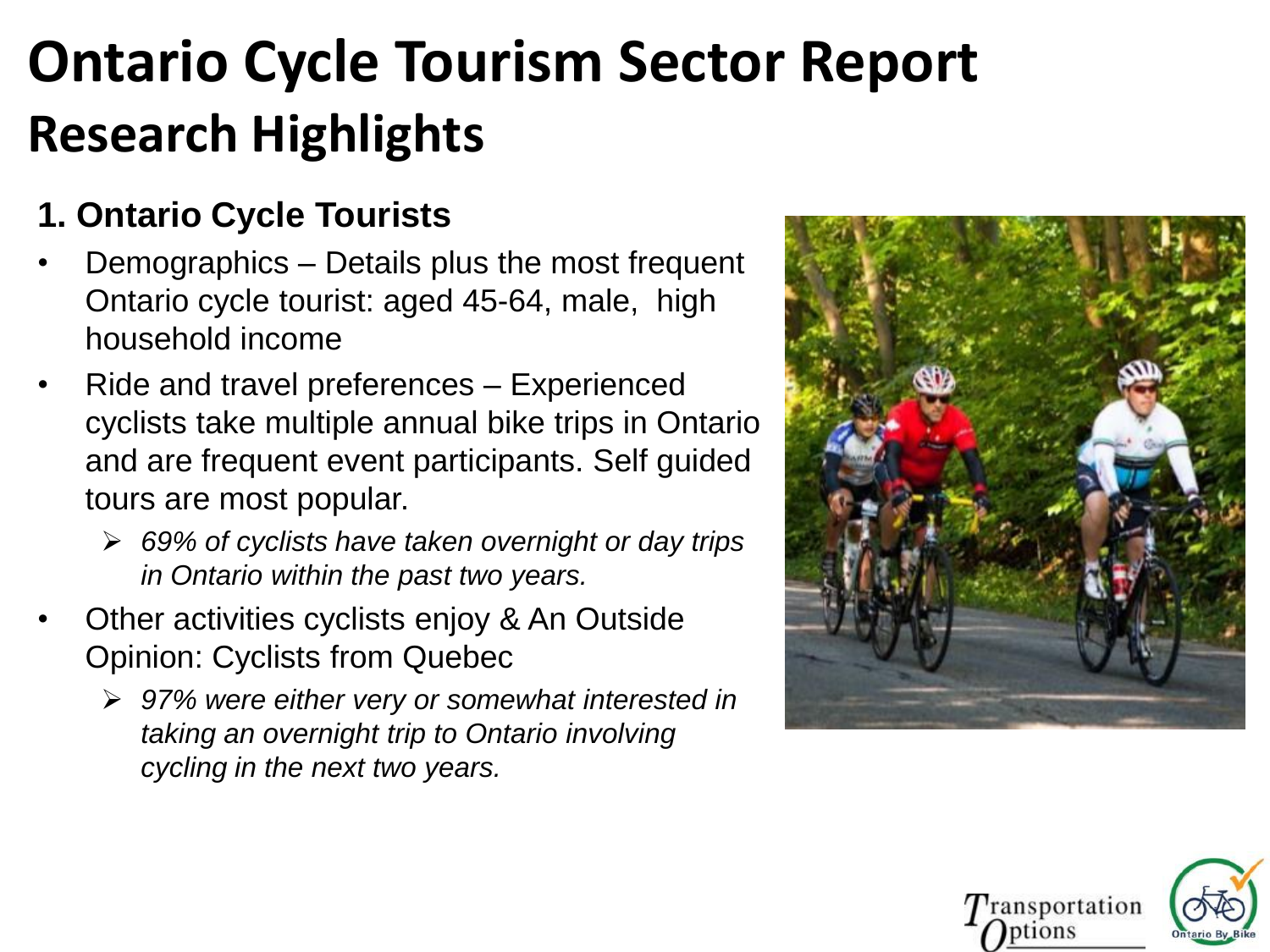### **2. Marketing and Communications**

- Cyclists in Ontario prefer to use websites, social media, and printed cycling maps to receive marketing information
- Preferred pre-trip planning resources & preferred resources while cycling
	- *47% of both leisure/recreational and experienced cyclists prefer to use printed cycling maps while cycling.*
- Info on social media and other marketing preferences



This place is so much fun, and good for beginners to experts. Jovride150 Indoor Bike Park, in Markham, @Joyride150



**11 RETWEETS 7 FAVORITES** 



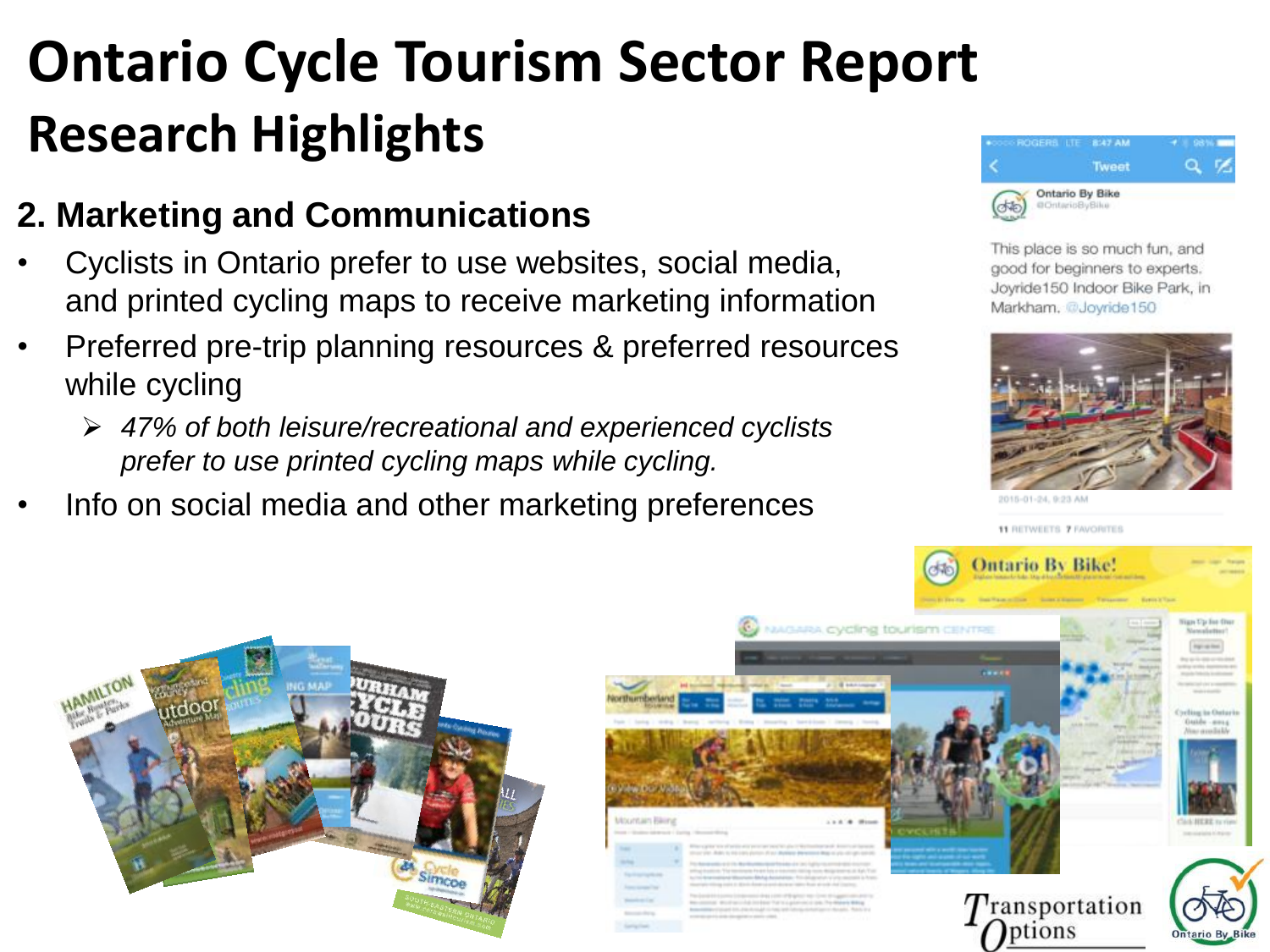### **3. Cycle Tourism Impact on Businesses**

- Accommodations Food Services Attractions
	- *69% of cyclists spend over \$50 per night on accommodations (38% spend over \$100)*
	- *50% prefer the comforts of a hotel or bed and breakfast while on a cycling vacation; compared to 30% of respondents who stay on a budget*
	- *81% of cyclists spend over \$26 on food and beverage each day (36% spend over \$50)*
- Info and anecdotal from business owners

### **4. Bike Retail and Accessory Sales**

- Reasonable growth overall, mid range bikes outselling high end bikes
- A seasonal business with variables



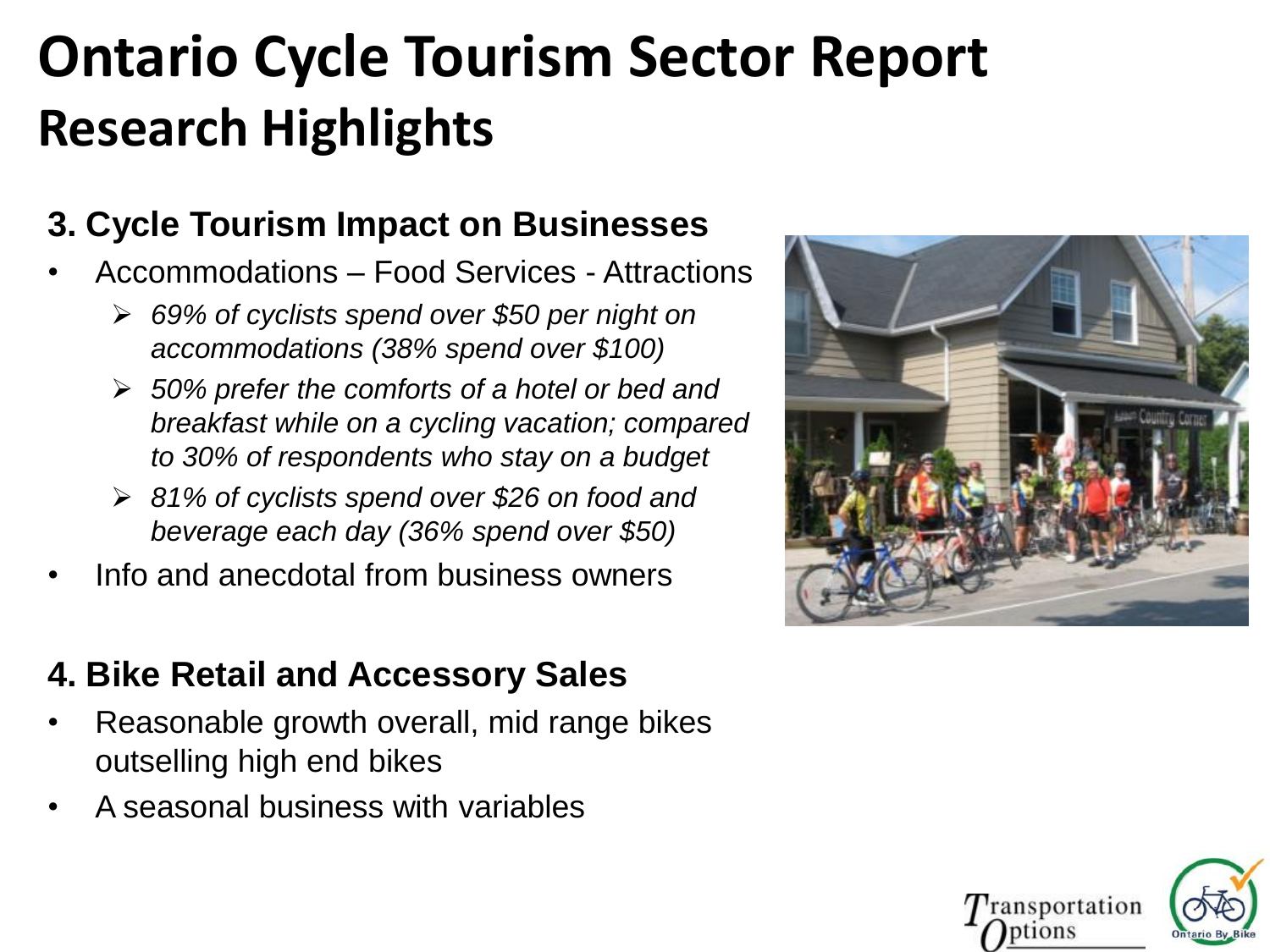# **Ontario Cycle Tourism Sector Report Research Highlights On-Line Now At:**

**[www.transportationoptions.org/research](http://www.transportationoptions.org/research)**

- **5. Ontario Cycling Events**
- The number of cycling events in Ontario is on the rise
- Increase in cycling event participation = increase in cycle tourism
- Experienced riders, attractive demographics, Ontario tourists
	- *76% of cycling event participants were either experienced or competitive racing types. Only 21% considered themselves leisure/recreational riders.*
	- *3.2 Ontario cycling events in 2014 average participation rate*
- Cycling events have an economic impact in hosting regions, depends on a number of factors, ranges from \$6,000 to \$1.42 million
- Charity events At least 63 events in 2014 in Ontario, approximately 35,000 participants, raising well over \$36.5 million



**Ontario Cycling Events & Tourism Impact Project** - Cross Event Report -



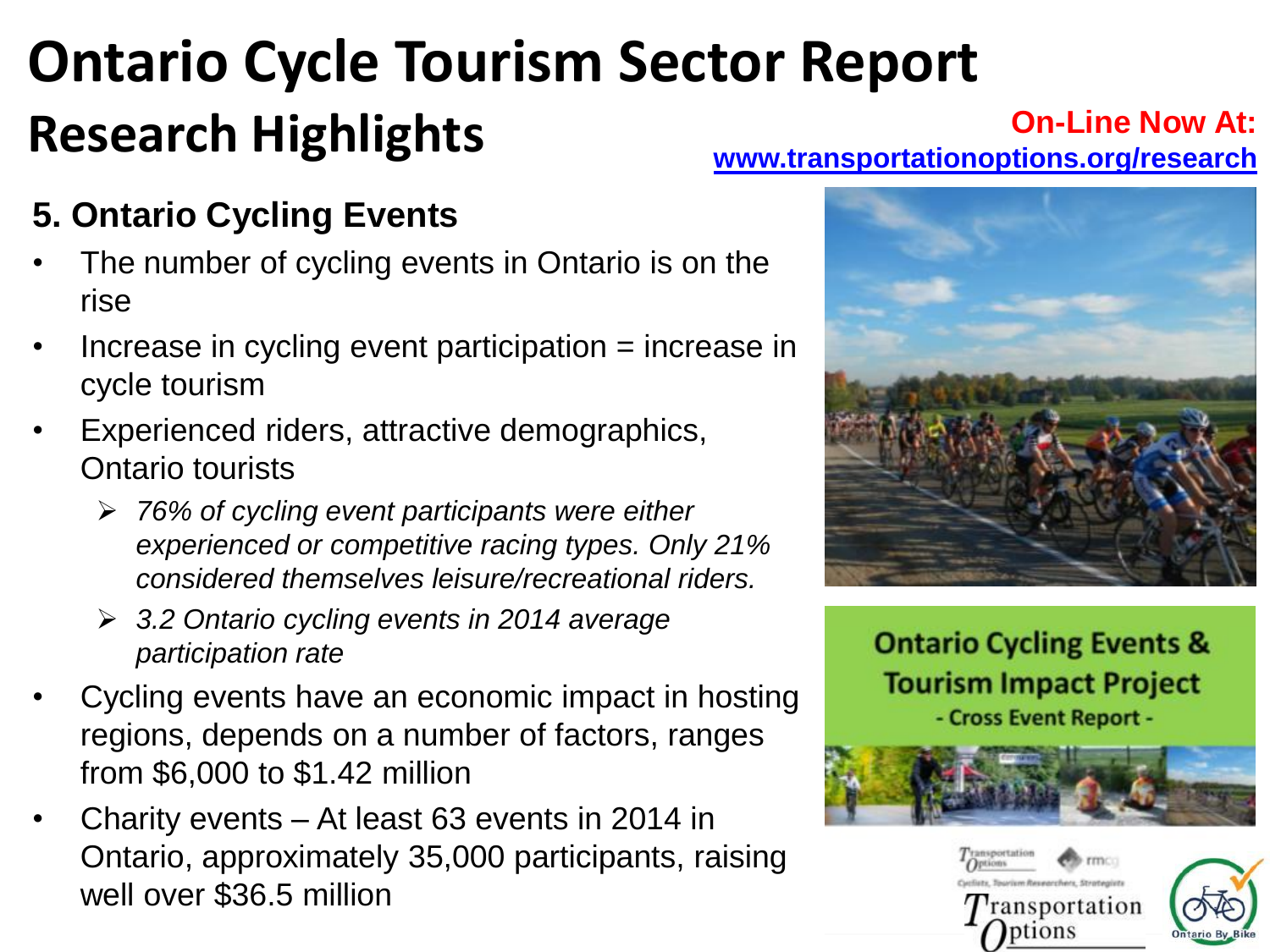# **6. Bike Transportation**

- GO Transit Niagara Seasonal Service 2014, 2,400 bikes transported, 50% growth since 2010
- Ferries tracking cyclists show large numbers of bikes transported annually and on the increase
- Top 4 destinations Toronto Islands, Wolfe Island, Pelee Island, Manitoulin Island



### **7. Bike Share Programs**

• 4 Bike share programs status captured

#### **8. Cycling Infrastructure and Facilities**

- The investment in cycling infrastructure and facilities is a positive indicator that cycling and cycle tourism is a growing sport, transportation mode and tourism sector
- Examples of significant recent capital investment from all government levels including privately sponsorship projects





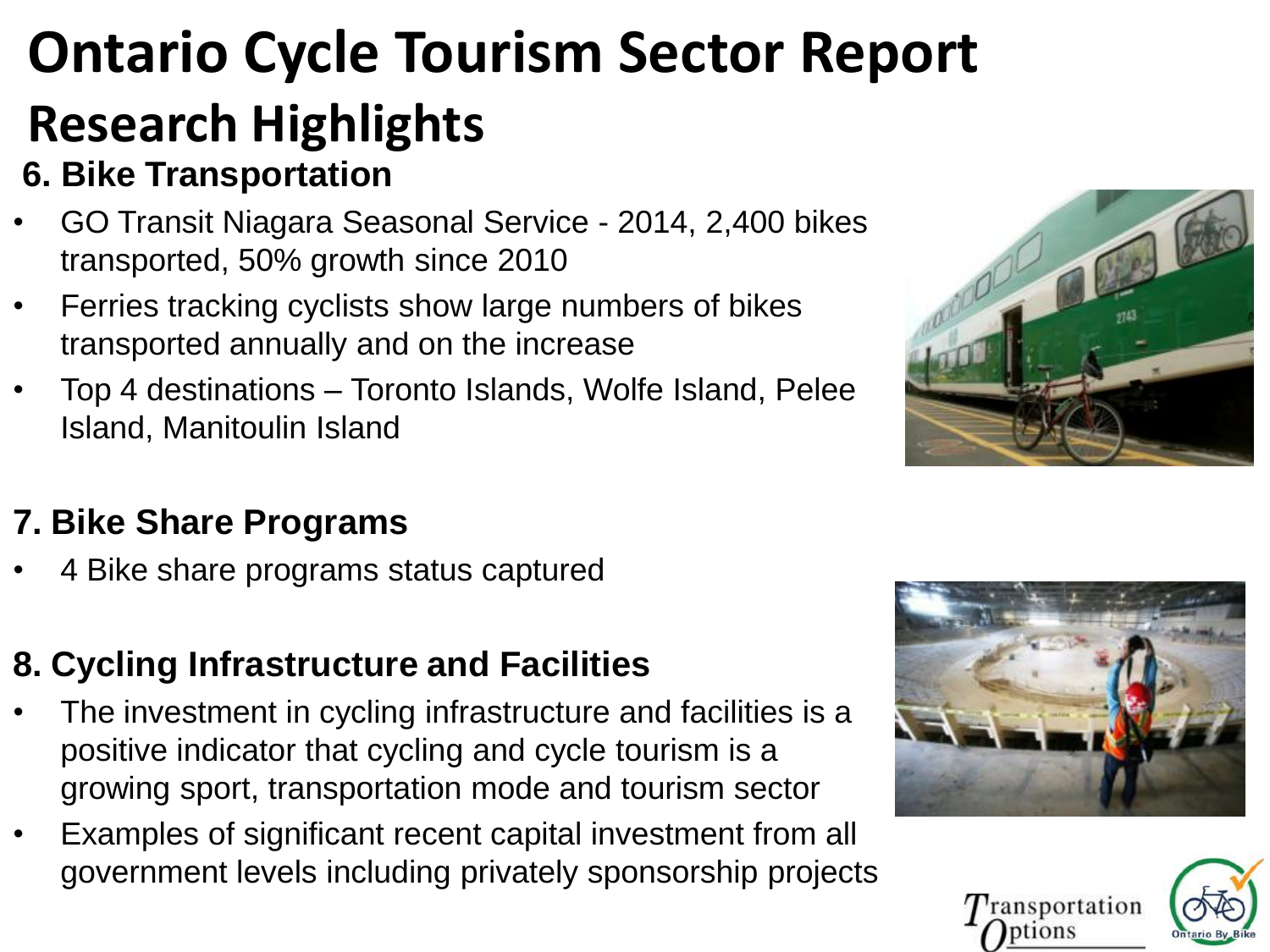# **Ontario By Bike - Transportation Options Program & Marketing Updates**

## **Ontario By Bike Network - [www.ontariobybike.ca](http://www.ontariobybike.ca/)**

- 28 regions participating
- 1000+ business and locations certified as bicycle-friendly
- 52 workshops and 1,510 workshop attendees
- Fall 2014 Workshops: Parry Sound District, Ottawa
- Spring Workshops: Ontario Southwest and others

## **Marketing & Promotions**

- Website Traffic Showing continued growth in 2014, redesign in 2015
- Show and event season Outdoor Adventure Show, Toronto International Bicycle Show and more
- Ontario By Bike Rides 2015 Hosting overnight cycling tours for recreational cyclists with an aim to create legacy cycling itineraries in Ontario



**Ontario By Bike Industry Partnership - Advisory Committee Web Conference – February 9, 2015**







**Intario By Bike**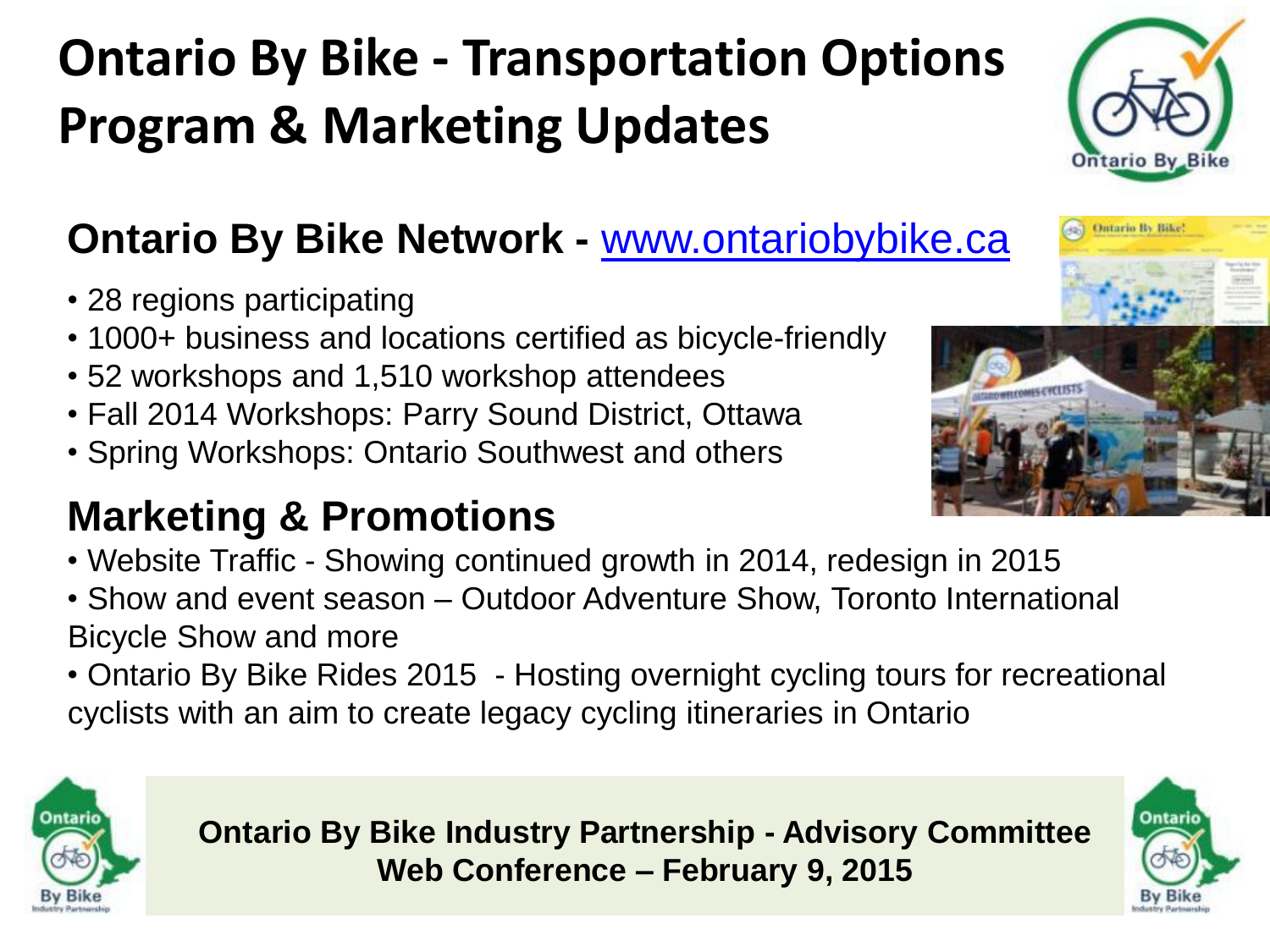## **Ontario By Bike - Transportation Options Program & Marketing Updates**



## **2015 Cycling in Ontario / Le vélo en Ontario Publication**



- **On-Line Now At -** E-zine link: [www.ontariobybike.ca/2015](http://www.ontariobybike.ca/2015)
- In partnership with Direction Ontario (3<sup>rd</sup> Year)
	- Grown from 8 pages to 24 pages in 3 years
- 25,000 English & 10,000 French
- 24 page full colour, 8.5x11
- To be printed and available for distribution mid-February
- Distribution in Ontario and Quebec
- 20 partner ads and editorial

**2015 partners include**: RT01 / Ontario's Southwest; Norfolk County; Oxford County; Halton Region; RT0 3 / Hamilton Halton Brant; Durham Region; Northumberland County; City of Kawartha Lakes; Niagara Parks; Ottawa Tourism; County of Renfrew / Ottawa Valley; Grey County; Tourism Windsor Essex Pelee Island; Brockville Chamber of Commerce; St. Lawrence Parks, RT0 9 / The Great Waterway and Prescott Russell; plus Waterfront Regeneration Trust, The Greenbelt Foundation and Metrolinx.



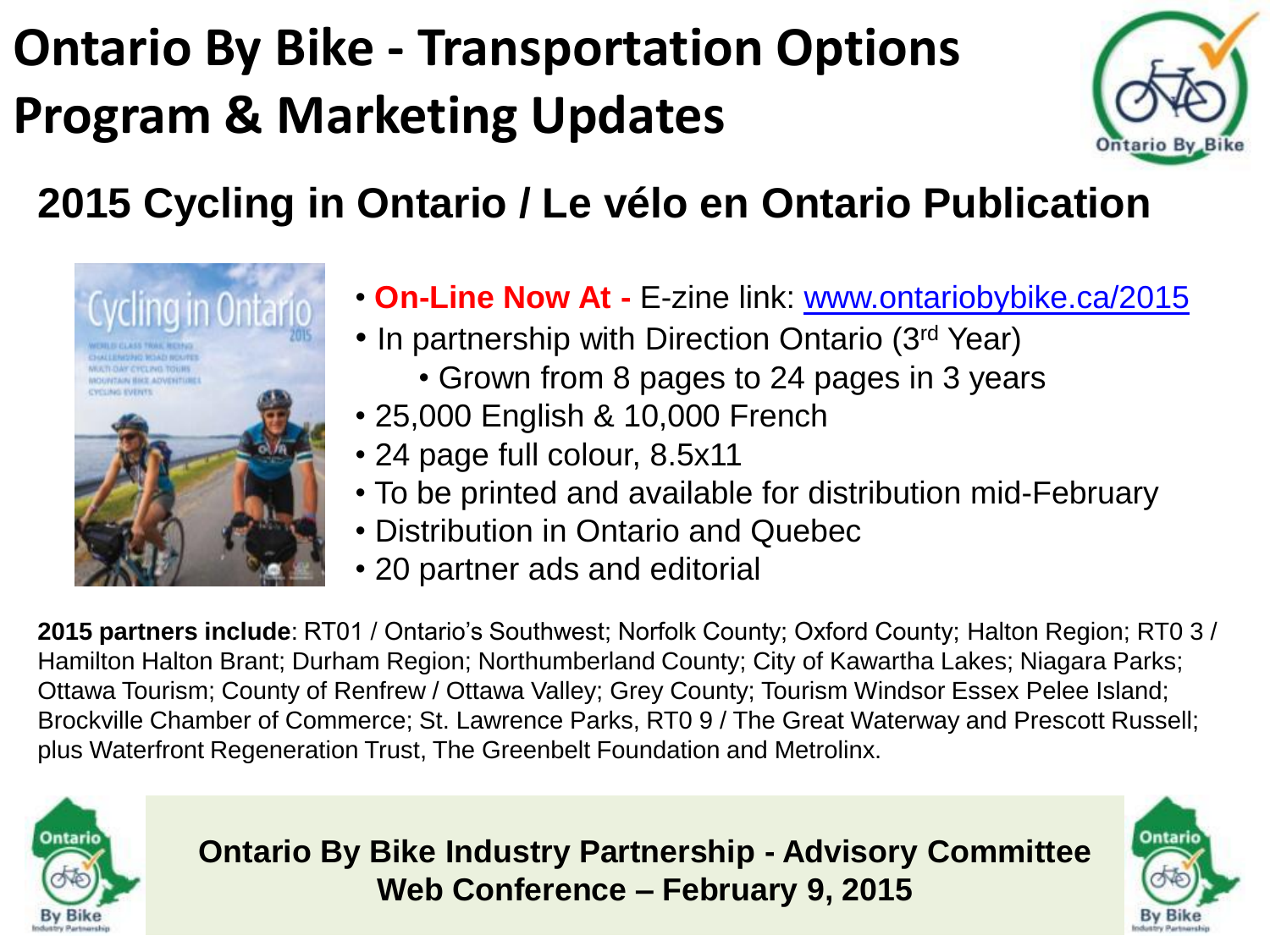#### Sneak Peak: 2015 Cycling in Ontario / Le vélo en Ontario



#### **Ride Style Guide**

Follow the symbols below throughout the quide to help select suitable ride.

#### **Recreational Cyclists**

Shorter length rides, preference for trails, with some road riding experience.

#### **Experienced Cyclist**

Road routes with longer distances, suitable for multi-dav touring or 100 km day ride.

#### **Mountain Biker**

Off-road trails and rugged terrain, some with technical features.























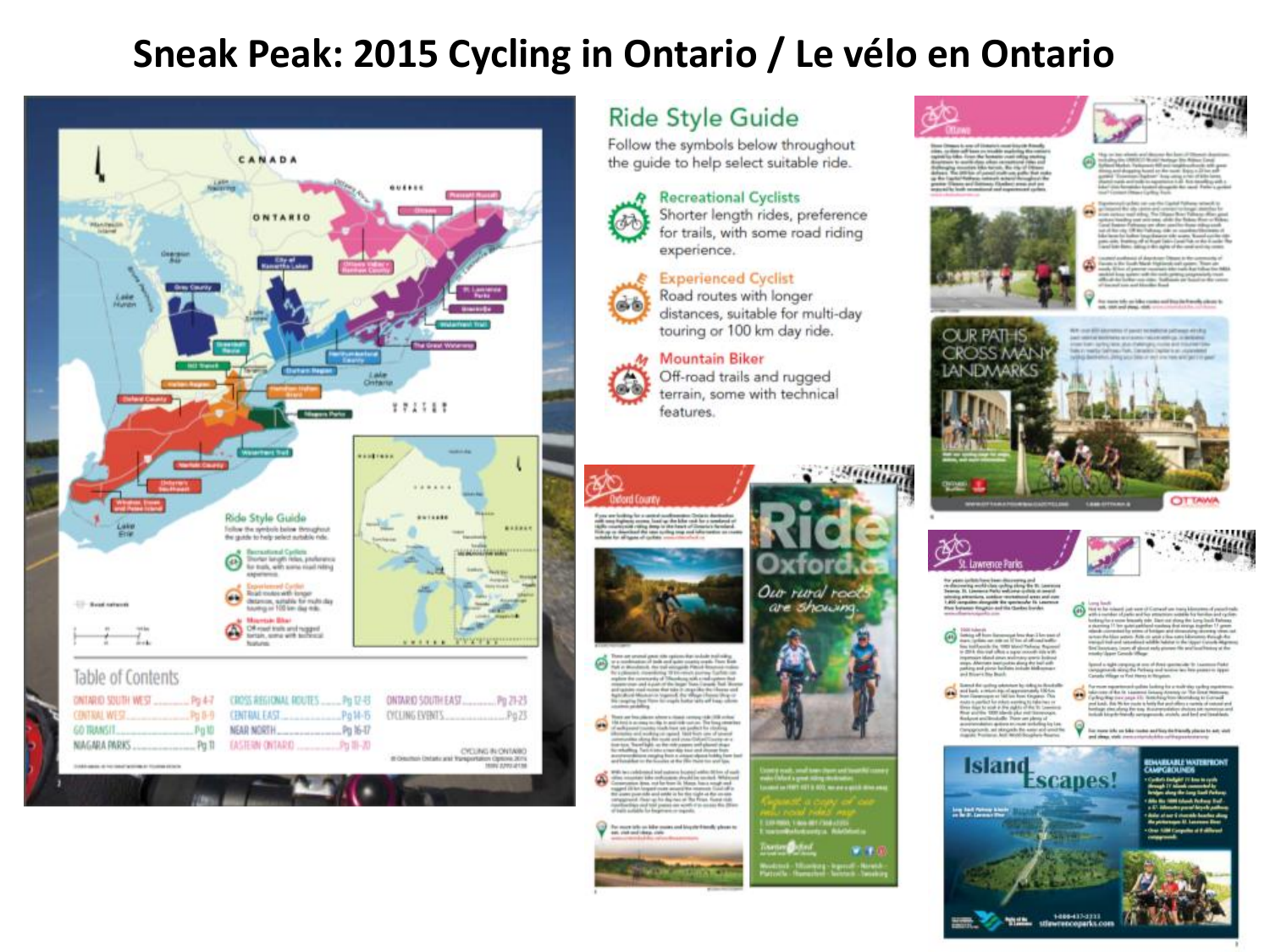### OBBIP Advisory Committee **Regional & Organization Cycle Tourism Updates**

**What's new in cycling with your organization and/or business? What's new in cycling in your region? Bigger picture**





Essex County – John Scott (RTO1) Norfolk County – Various Contacts (RTO1) Venture Niagara – Sue Morin (RTO2) City of Hamilton - Daryl Bender (RTO3) Huron - Con Melady (RTO4) Waterloo/Cambridge - Don Pavey (RTO4) City of Toronto - Christina Bouchard (RTO5) Region of Peel - Wayne Chan, Erika Duque (RTO6) Hills of Headwaters Tourism Association – Michele Harris (RTO6) Durham Region – Kerri King (RTO6) Cycle Simcoe – Brendan Matheson (RTO7) Northumberland County – Cori Arthur (RTO8) Brockville Cycles - Alan Medcalf (RTO9) Ottawa Tourism - Megan Peckford (RTO10) Haliburton HKPR Heath Unit – Sue Shikaze , Barry Martin (RTO11) Riding in Mississippi Mills (RIMM) – Jeff Mills (RTO11) Muskoka / Huntsville – Vacant (RTO12)

Discovery Routes Trails Organization - Jennifer McCourt (RTO13a) Manitoulin Island Cycling Advocacy (MICA) – Maja Mielonen (RTO13a) Lake Huron North Shore Cycling Route & Velorution – Michael Wozny (RTO13b) Thunder Bay – Vacant (RTO13c)

**Cross Provincial** Bike On Tours – Harold Pulver IMBA – Igor Hoogendoorn Share the Road Cycling Coalition – Jamie Stuckless Waterfront Regeneration Trust – Marlaine Koheler Ontario Trails - Patrick Conner

#### **Periodic / Special Advisor**

Ministry of Transportation - Michael Canzi OTMPC - Steve Bruno



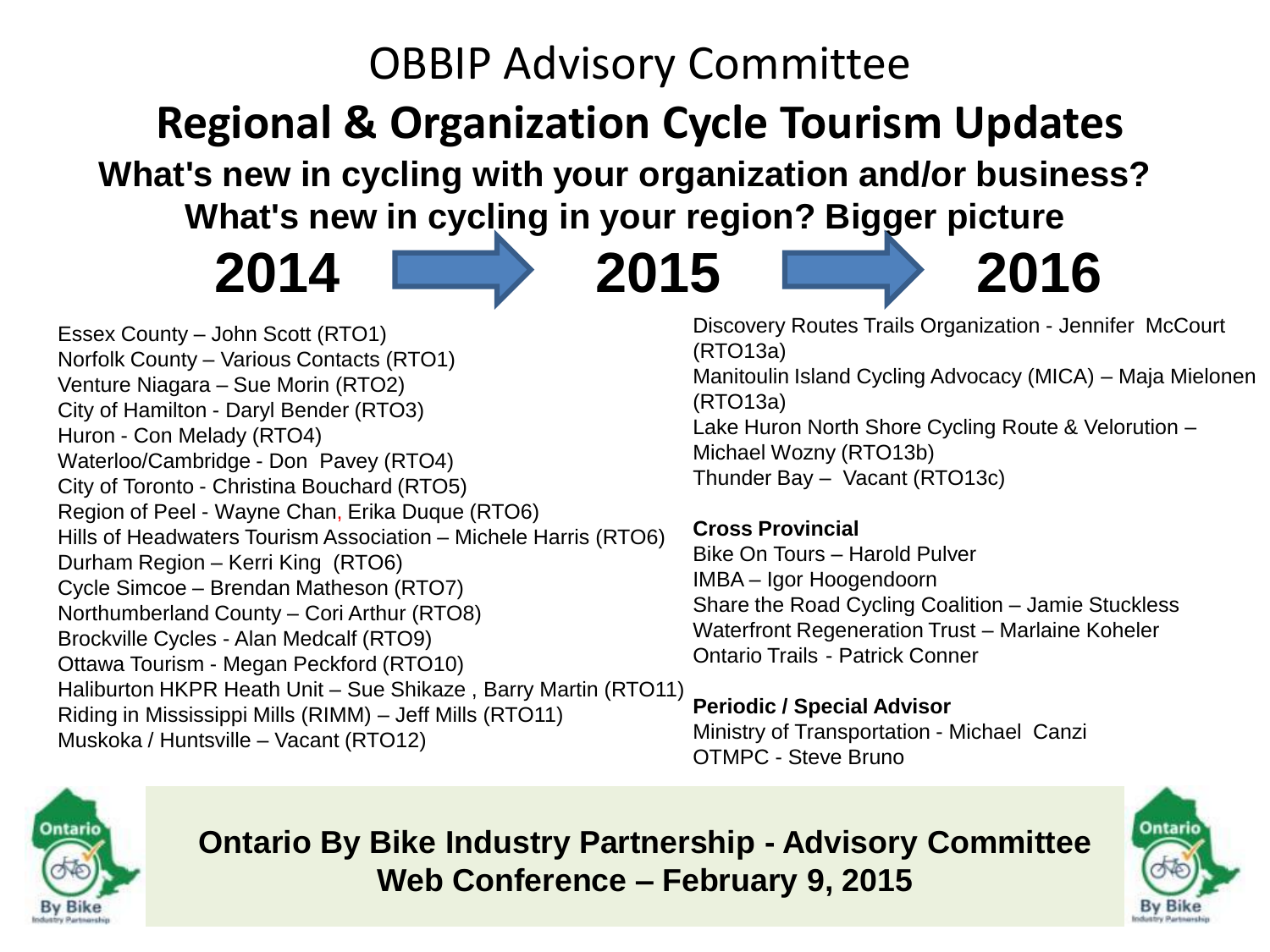